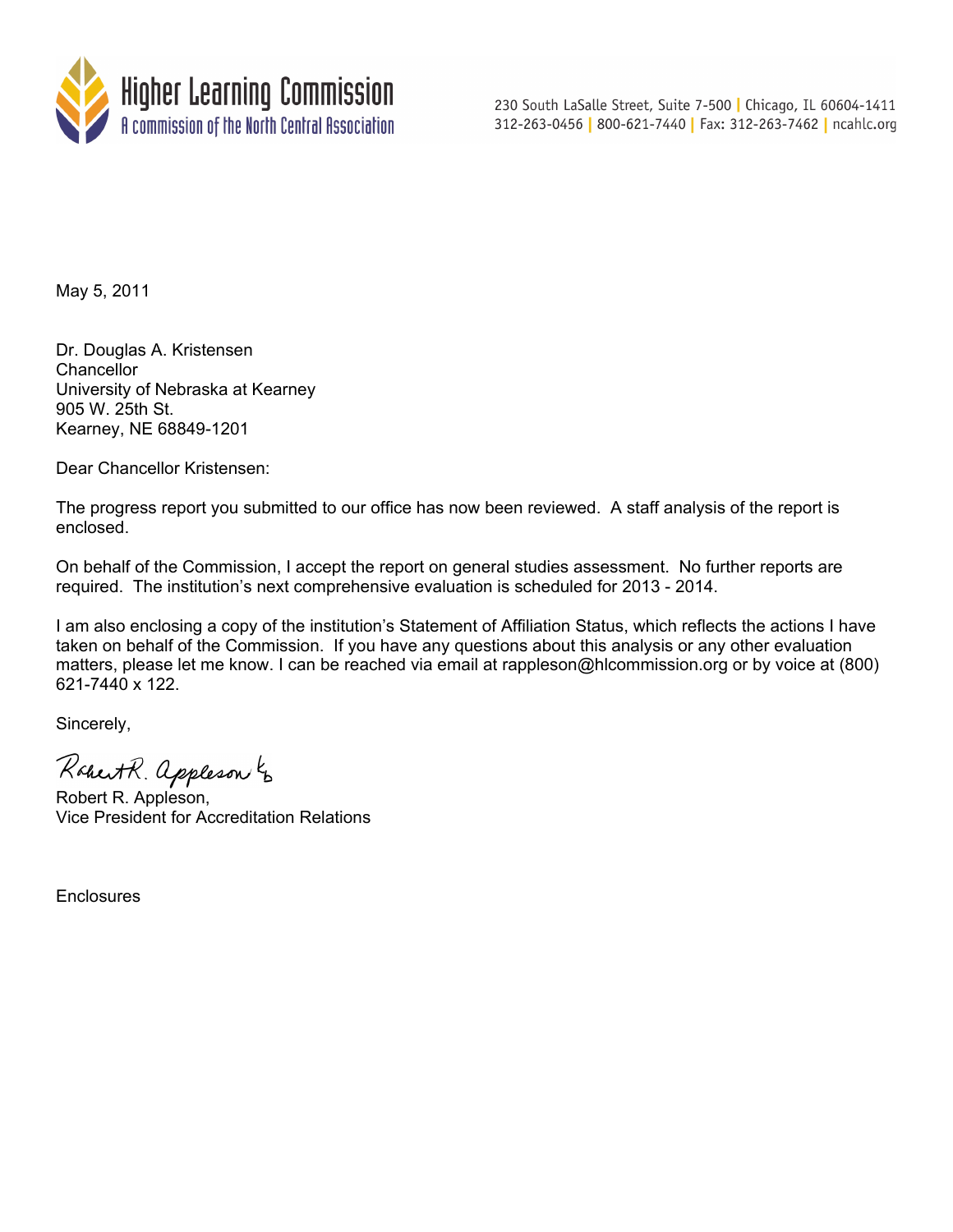

# STAFF ANALYSIS OF INSTITUTIONAL REPORT DATE: May 4, 2011 STAFF: Robert R. Appleson REVIEWED BY: Katherine C. Delaney

INSTITUTION: University of Nebraska at Kearney, Kearney, NE

EXECUTIVE OFFICER: Douglas A. Kristensen, Chancellor

PREVIOUS COMMISSION ACTION RE: REPORT: A progress report due on 4/30/11 focused on general studies assessment.

**ITEMS ADDRESSED IN REPORT:** The office of the Commission received University of Nebraska at Kearney's report on the above topic on 4/28/11.

STAFF ANALYSIS: The University of Nebraska at Kearney hosted a mandated focused visit in April 2008. The visit was focused on assessment and on the institution's request to change its stipulations of affiliation status to include online delivery of existing and future undergraduate and graduate degree programs. The team recommended approval of the University's change request. With respect to assessment, the team commented:

*The University of Nebraska Kearney has demonstrated a significant commitment toward assessment over the past four years. While program level assessment is moving forward, assessment of General Studies still appears to be struggling due to the lack of a shared understanding of the General Studies program-level student learning outcomes.* 

*As it currently stands, there does not appear to be a clear, shared definition nor understanding of the learning outcomes for the General Studies program. Each department that is teaching courses in General Studies is assessing their interpretation of the outcomes in their own way, using their own instruments. As such, it is impossible to determine whether UNK students are achieving at an acceptable level when the level shifts from course to course, program to program. Many assessment "rubrics" are simply numerical scales, without descriptions of performance characteristics at each level.*

As a new General Studies program was still in its early formative stages, the team, recommended this progress report on the new program's structure, student learning outcomes, assessment plan and the implementation status for each of the outcomes.

# Structure of the Renewed General Studies Curriculum

Between 2008 and 2010, the University developed and implemented a new General Studies curriculum. The curriculum is structured sequentially:

- It begins with a freshman seminar (or *"Portal"* course) that focuses on 1) strengthening critical thinking skills, and 2) helping orient new students to the enhanced standards of higher education.
- Concurrent with the Portal course, beginning students also take *Foundational Core* courses in written communication, oral communication, mathematics, and democracy. These initial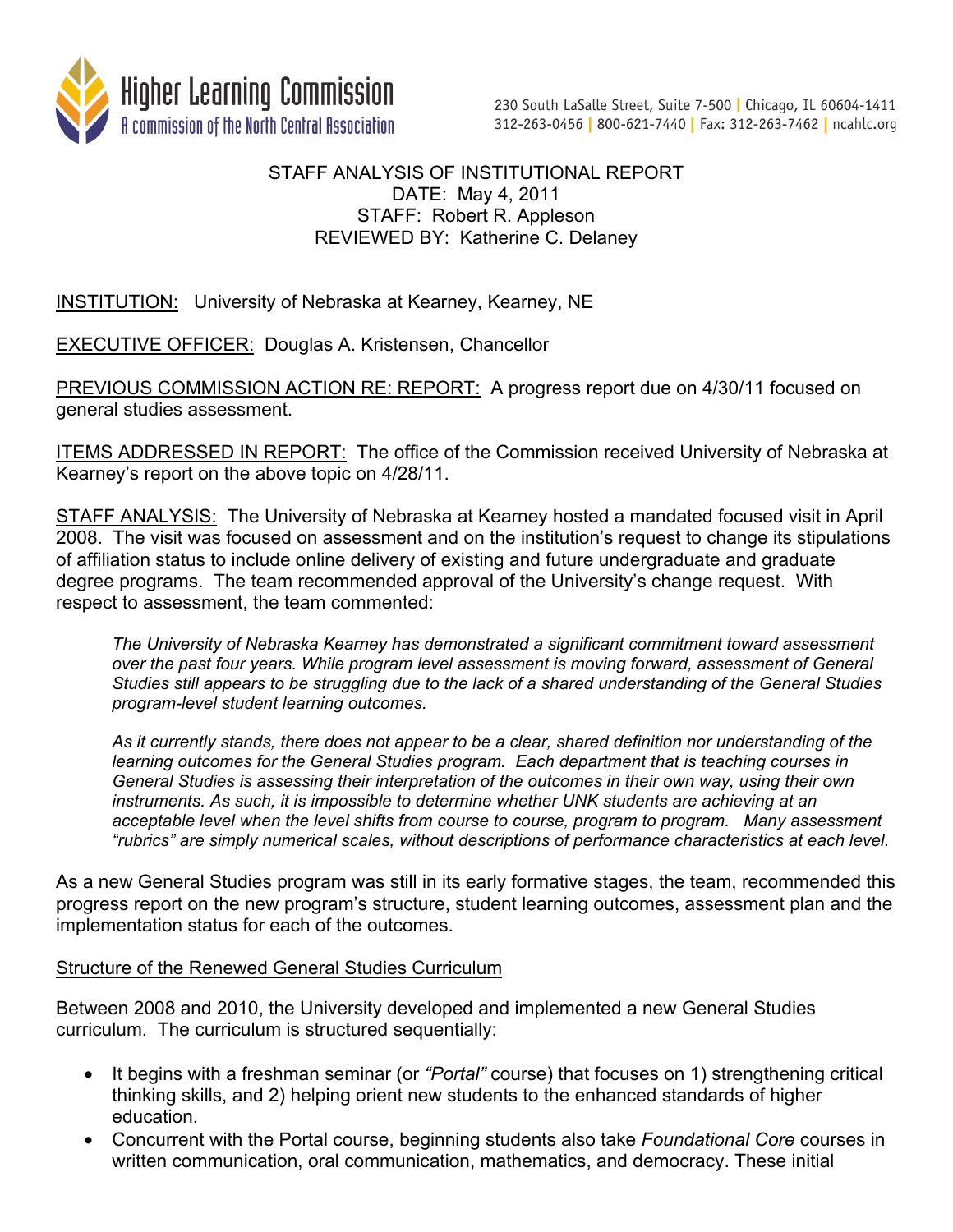courses are intended to give students the necessary communication and quantitative skills, and a fundamental understanding of the principles of democracy, in order to prepare them for further general education courses.

- After the Foundational Core courses, students select courses from six *Distribution* categories: Aesthetics, Humanities, Natural Sciences, Social Sciences, Analytical & Quantitative Thought, and Wellness.
- The final piece of the curriculum is the junior level *Capstone* course, which is an interdisciplinary experience that requires each student to create and submit an original Capstone project. The project requires that students demonstrate that they have met the program level outcomes for General Studies.

### General Studies Learning Outcomes

Creation of common learning outcomes with shared definitions occurred in fall 2009 and was implemented in all General Studies courses beginning in 2010. These learning outcomes were developed and refined over a three year period with the involvement of many faculty from across campus. Each of the learning outcomes is formulated such that they involve only one skill or ability and one level of accomplishment. The complete set of general studies learning outcomes was attached to the progress report. Learning outcomes are articulated for program, for the general studies portal, for the foundational core, the distribution categories and for the capstone courses.

### Common Assessment Methods and Instruments

A rolling implementation of common assessment measures throughout the General Studies program began in fall 2010 with the Portal Courses and will be in place in all General Studies courses by spring 2012. The common assessments will be implemented in each area to insure assessment data are reported in all areas by fall 2013.

In each General Studies course, beginning fall 2010 with the Portal courses, students have been required to submit one assignment –designated as a General Studies assessment– as part of their grade in the course. Faculty members have six different assessment assignments they can choose from to use for their course. The six possible assessment questions all address the common learning outcomes and provide consistent assessment of those outcomes. Evaluation of the assessment assignments is completed using a common rubric that is intended to capture the learning outcomes for the course category.

# Standardized Rubrics

UNK chose to adapt and use the rubrics of the Association of American Colleges & Universities (AAC&U) VALUE project. The first of the VALUE project related rubrics to be adapted were the rubric for the Portal courses. This rubric was used from the initial implementation of the new General Studies program in fall 2010. The rubric is designed to capture the learning outcomes of the Portal category.

When the students in a General Studies course are given the common assessment assignment used to evaluate these outcomes, their performance is then evaluated using the standardized rubrics. Faculty using the rubrics for scoring are trained on the use of the rubric to insure a common understanding of the descriptions of performance for each of the items in the rubric and to allow for greater inter-rater reliability.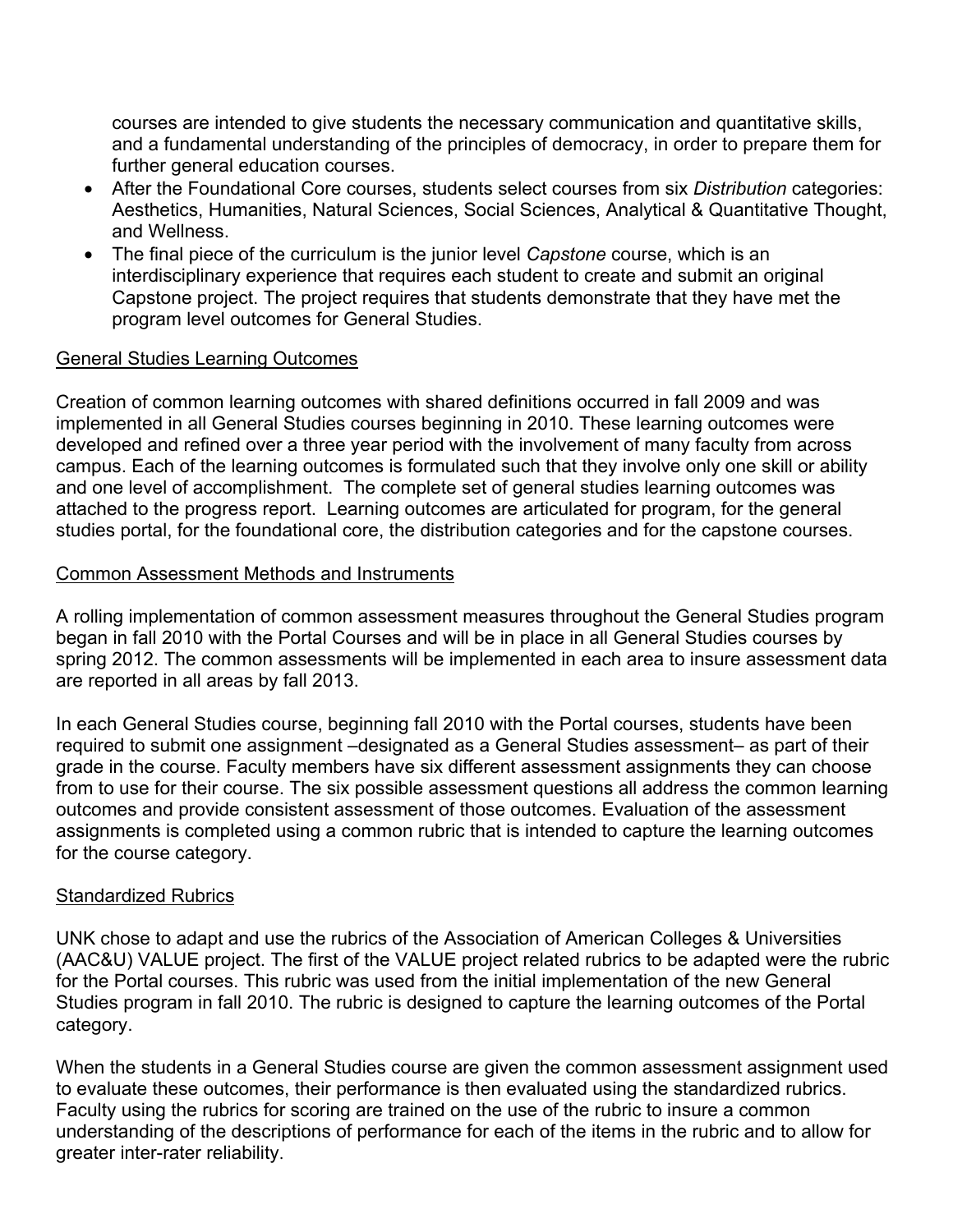Implementation of the standardized rubrics in the General Studies program began in fall 2010 with the Portal courses and will be in place in all General Studies courses by spring 2012.

### Faculty Development

Faculty who taught a Portal course in 2010-2011 first attended three orientations – an overview of General Studies assessment, an introduction to e-portfolios, and a training session on using the Portfolio rubric and evaluating student work using TaskStream. A website was established that serves as a one-stop location for information for both students and faculty about acquiring and using TaskStream. As an incentive to learning and using the online e-portfolio system, faculty are receiving a onetime \$500 stipend if 90% or greater of students enrolled in their General Studies course submit their assessment assignment on TaskStream; if the instructor evaluates all of the submissions using TaskStream; and if the instructor attends all necessary orientations.

## Logistics of Assessment in the New Program

The decision was made in spring 2010 to adopt an e-portfolio system for the archiving of student assessment assignments and for the ease of online grading and compiling of results. The application adopted for General Studies at UNK is TaskStream, which was already being used by UNK's College of Education as their e-portfolio system for majors.

Beginning in fall 2010, all students entering under the new General Studies program and taking their Portal course were required to purchase a license for TaskStream and then to upload their written General Studies assessment assignment to the application. This procedure provides an efficient way to handle all the assessment assignments and gives faculty an easy way to grade the assignments using the required rubric, which is available to them in TaskStream. Faculty received training on the use of TaskStream at the same time they took part in the training on the use of rubrics.

Data from the common assessment assignments will be used at the department, college and institutional level to gauge quality of the General Studies program and to identify ways to improve student learning. The General Studies Council and director are charged with ensuring that the data are collected and analyzed, and then used formatively to improve the program and the quality of student learning.

Staff comment: The University of Nebraska at Kearney is commended both for an excellent progress report and for the excellent progress it has made in the development and implementation of the new general studies program. The general studies program and the assessment analyses that result from it will be valuable for the institution's self-study as it prepares for its comprehensive visit in 2013-2014.

STAFF ACTION: Accept the report on general studies assessment. No further reports are required. The institution's next comprehensive evaluation is scheduled for 2013 - 2014.